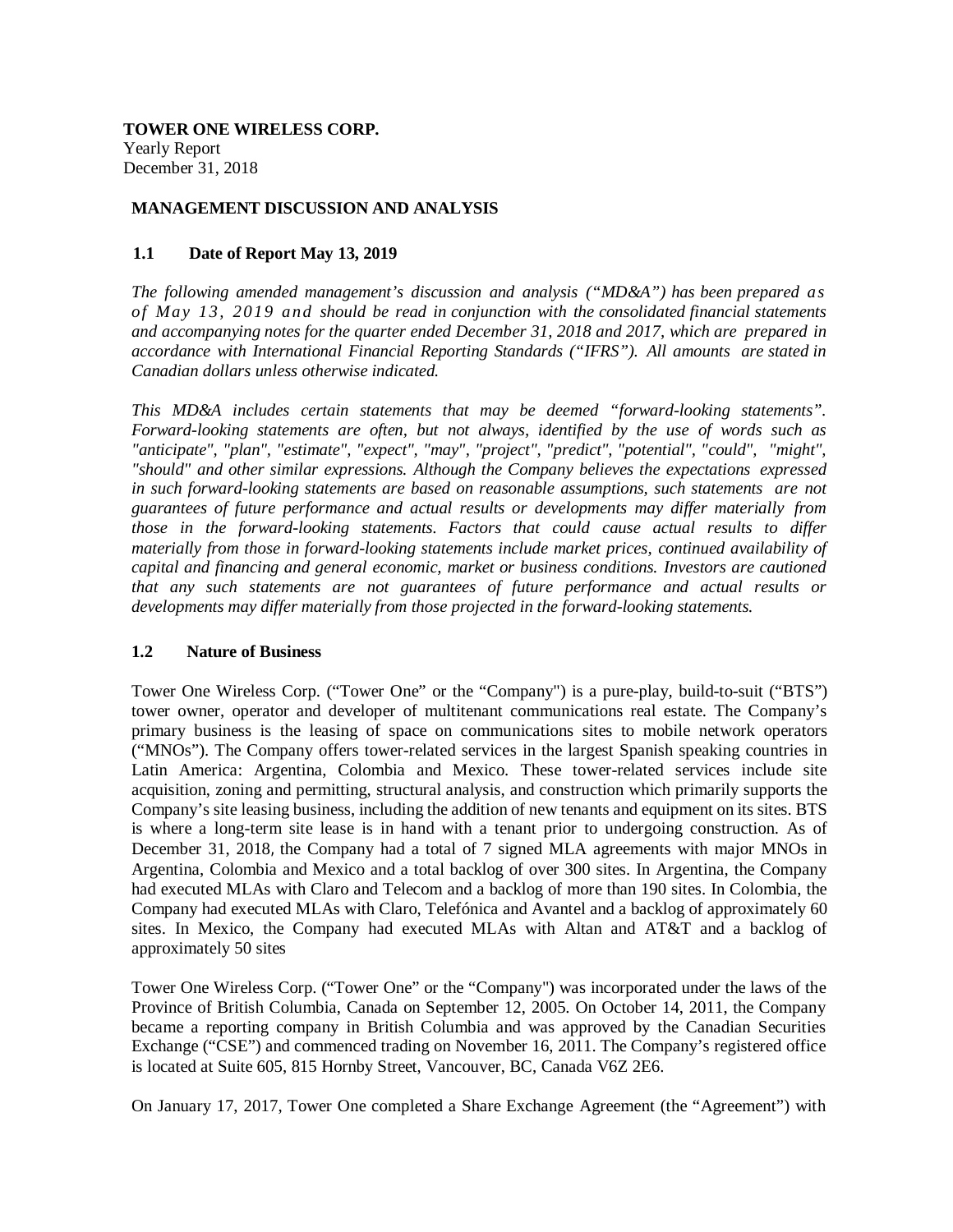Tower Three SAS ("Tower Three") and the shareholders of Tower Three SAS. According to the Agreement, Tower One acquired Tower Three by issuing shares which resulted in the shareholders of Tower Three obtaining control of the Company (the "Acquisition"). Accordingly, this transaction was recorded as a reverse acquisition for accounting purposes, with Tower Three being identified as the accounting acquirer. The condensed consolidated interim financial statements are a continuation of the financial statements of Tower Three while the capital structure is that of the Company. The historical operation assets and liabilities of Tower Three are included in the condensed consolidated interim financial statements and the comparative figures are those of Tower Three.

Tower Three SAS was incorporated on December 30, 2015 under the Laws of Colombia. Tower Three has secured 4G LTE cellular tower development contracts in Colombia. The Company focuses primarily on building cellular towers in municipalities where there currently is very limited or no cellular coverage, which enhances the probability of multiple carriers sharing the tower and minimizes competitive risk.

On March 31, 2017, the Company entered into a Share Purchase Offer Agreement with the shareholders of Evolution Technology SA ("Evotech") to acquire 65% ownership interest in Evotech. Evotech is a private company incorporated under the laws of Argentina. Evotech's intended business is to obtain rights and permits for approval of constructing the towers in various locations in Argentina. It has a Master Lease Agreement (the"MLA") with a single Mobile Network Operator. The MLA in place allows for the Company to be granted Cellular Search Rings, which are desired coordinates for a tower, and outlines the terms for each tower build.

On October 18, 2017, the Company acquired a 70% ownership interest in Tower Construction & Technical Services, Inc. ("TCTS"). TCTS is a private company incorporated in Florida, USA. The Company has decided to divest itself of TCTS.

On April 3, 2018, the Company acquired a 90% ownership interest in Comercializadora Mexmaken, S.A. de C.V. ("Mexmaken"). Mexmaken is a private company incorporated under the laws of the United Mexican State on September 9, 2015.

## **1.3 Overall Performance**

Highlights during the year ending December 31, 2018:

- The Company announced achievements from its first year operating as a public company. They include: 25 towers constructed, master lease agreements/ collocation agreements, 200 cellular search rings provided by mobile network Operators, and three collocations.
- The Company announced that it has completed five additional towers in Argentina. An additional 50 sites await construction crews to commence construction. 20 of those sites for immediate future tower builds are in Colombia and 30 are in Argentina.
- The Company announced that tower demand in Argentina has remained strong with the company receiving an additional 50 search rings for new Build-To-Suit locations. In addition, the Company is currently constructing 10 towers in Argentina.
- The Company announced that it intends to spin-out its 70% owned subsidiary, Tower Construction & Services Company ("TCTS") or its 70% interest in TCTS, as a separate operating entity to create a standalone publicly traded company (the "Proposed Spin-Out"). TCTS is headquartered in Miami, USA and actively operates in multiple states throughout the eastern United States.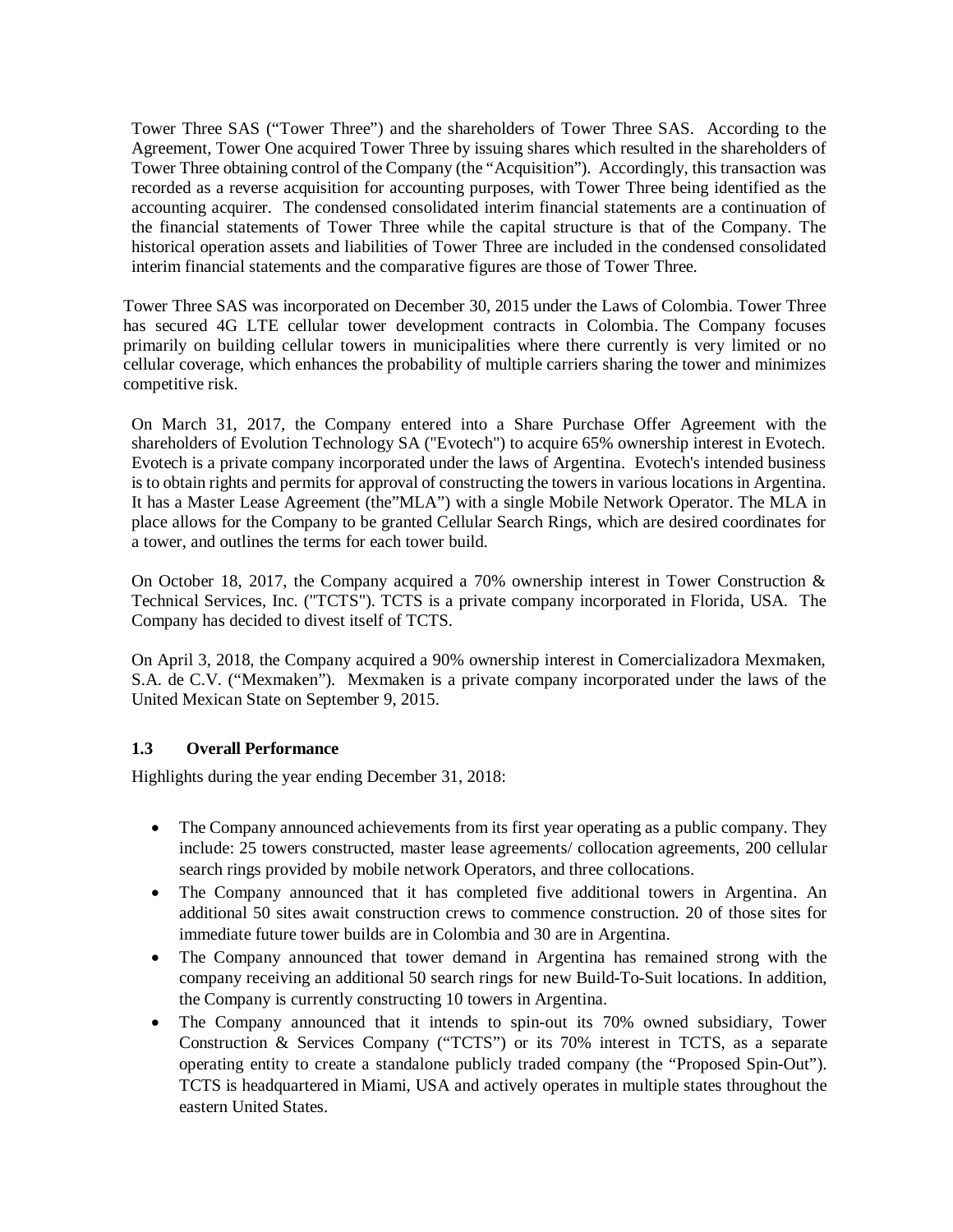- The Company announced the site acquisition of 80 new wireless tower sites in Argentina. Each wireless tower site consists of leasing of the underlying real-estate as well as the rights to build wireless cell towers. The Company anticipates that construction on these sites will commence shortly and will significantly add to its current portfolio of over 40 wireless towers in Colombia and Argentina and backlog of over 300 search rings.
- The Company entered into an acquisition agreement to acquire a 90% ownership interest in a Mexican-based private tower company. In consideration for the acquisition, the Company issued 7,500,000 Class A common shares at \$0.185 per share for an aggregate value of \$1,387,500. Following completion of the acquisition, the Company acquired 90% of the issued and outstanding share capital of the Mexican-based private tower company, which is now a subsidiary of the Company.
- The Company announced a comprehensive update on recent company milestones throughout Argentina, Colombia, and Mexico. The Company now has a total of forty (40) completed wireless towers throughout Argentina and Colombia with twelve (12) collocations hosting up to three (3) Mobile Network Operators per tower; and eight (8) additional towers are now under construction in Argentina. Tower One has a backlog of over four hundred sites awarded for Build To Suit "BTS" tower construction and intends to aggressively expand its portfolio of completed and tenanted towers throughout 2018-2019.
- During the year, 16,070,029 warrants expired unexercised.
- During the year, the Company issued several secured convertible debentures (the "Debenture") with an aggregate principal amount of \$1,500,000 (the "Original Principal Amount") and bearing interest at 1% per month, paid in cash, paid monthly on the first business day of each month, maturing twelve months from the date of issuance. The Debenture is convertible, in whole or in part, at any time before maturity, into common shares of the Company (the "Shares") at \$0.20 per Share. Each Subscriber shall receive one warrant (a "Warrant") for each \$0.20 Original Principal Amount. Each Warrant entitles the holder to exercise one common share at \$0.25 per share for one year from the date of issuance of the Warrant.
- During the year, the Company and the related parties, as described in Section 1.10, have agreed to amend the loan terms. In accordance with the proposed amendments, the 10% monthly penalty fee in the original loan agreements will be changed to a one-time penalty and the 10% monthly penalty will be removed going forward. The amendments to the loan agreements have not yet been finalized. No penalty of the loans was recorded for this year.
- During the year, the Company issued 9,663 bonds with an aggregate principal amount of \$966,300 ("Principal Amount"). The bonds mature on August 31, 2021, bear simple interest on the Principal Amount at a fixed rate of 10% per annum payable monthly on the last day of each month, and are secured by all of the Company's assets.
- The Company filed its amended and restated condensed consolidated interim financial statements for the three and six months ended June 30, 2018 and 2017 (the "Restated Financial Statements") and corresponding management's discussion and analysis for the period ended June 30,2018.
- The Company announced that it has filed a preliminary short form prospectus ("Prospectus") with the securities regulatory authorities in each of the provinces of Canada, except Québec, to qualify the distribution of Class A common shares (the "Common Shares") of the Company for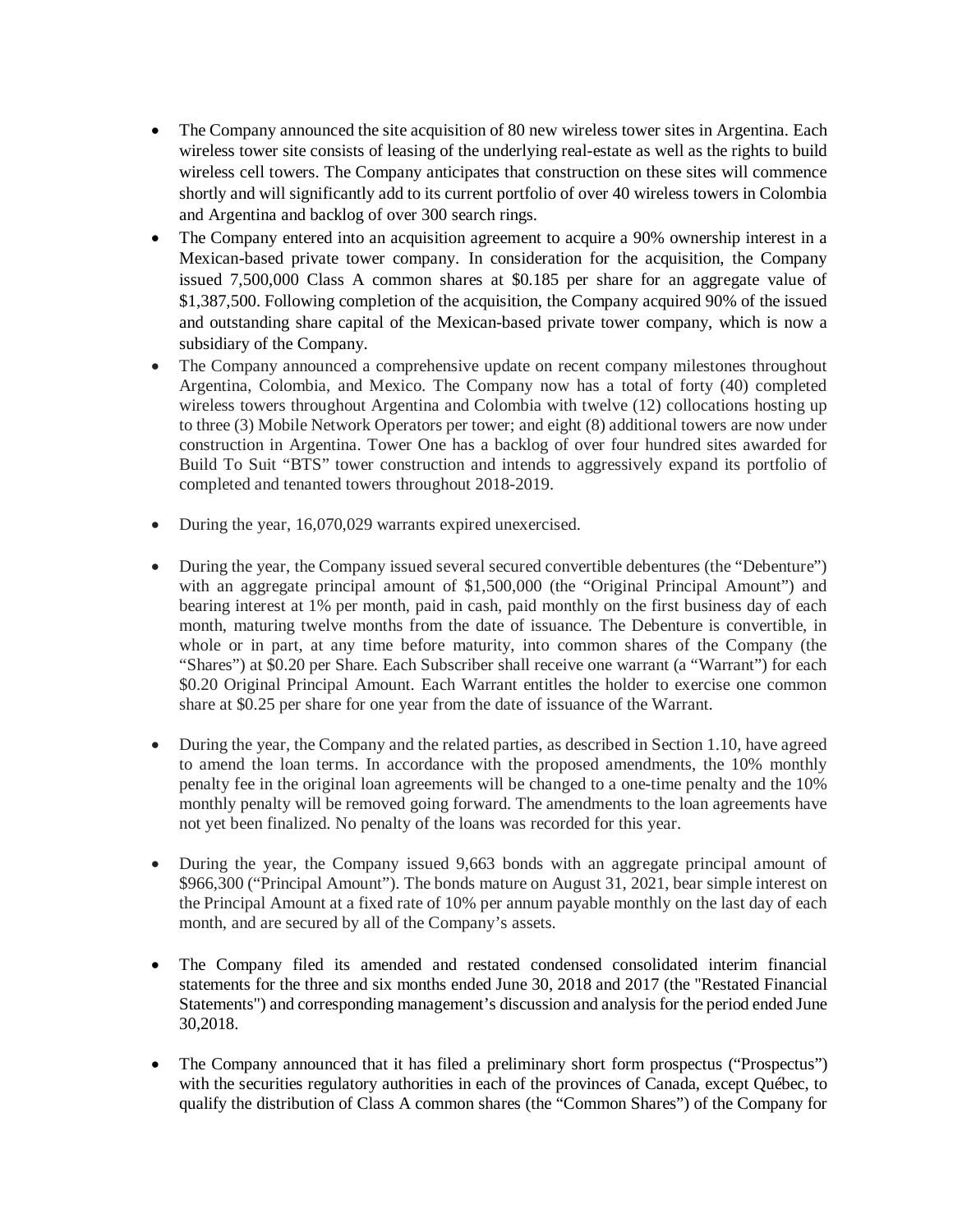aggregate gross proceeds of up to \$30 million (the "Offering"). The number of Common Shares to be sold and the price per Common Share have not yet been determined.

- The Company announced it has begun the construction of 16 towers in Mexico. The Company is completing additional site acquisitions and expects additional sites to commence in November.
- The Company announced the closing of secured convertible debentures (the "Debentures") on a private placement basis for aggregate principal amount of \$500,000.00 CAD (the "Offering"). In connection with the closing of the Offering, the Company paid a \$15,000.00 CAD placement fee representing 3% of the proceeds of the Offering.
- The Company announced it has begun the construction of 60 towers in Argentina, Colombia and Mexico. The company is completing additional site acquisitions and collocation applications in December.
- Management continued to actively focus on capital raising to support the Company's tower business, marketing initiatives and general working capital.

## **1.4 Results of Operations**

|                                  | December 31,<br>2018 | December 31,<br>2017 | December 31,<br>2016 |
|----------------------------------|----------------------|----------------------|----------------------|
|                                  | S                    | \$                   | \$                   |
| Net loss                         | (8,687,707)          | (9,863,677)          | (292,004)            |
| Basic and diluted loss per share | (0.10)               | (0.16)               | (29.20)              |
| Cash                             | 346,103              | 284,225              | 9,864                |
| <b>Total Assets</b>              | 12,581,840           | 5,301,044            | 372,374              |
| <b>Non-Current Liabilities</b>   | 1,188,226            | 588,824              | Nil                  |

Selected Annual Information and Results of Operations

During the year ended December 31, 2018, the Company incurred net loss from the operations of \$8,687,707 (December 31, 2017- \$9,863,677). The total net loss includes share-based compensation of \$1,913,692, which was \$3,693,799 in December 31, 2017. The decrease in net loss is mainly due to the one-time listing expense, as well as impairment of investments in 2017 which did not incur again in 2018. These decreases were offset by increased operating expenses, share-based compensation for stock options granted and interest expense on loans from related parties.

As at December 31, 2018, the Company had a negative working capital of \$10,107,344 from continuing operations (December 31, 2017- \$1,800,269) and an accumulated deficit of \$18,789,710 (December 31, 2017 - \$9,896,705). The decrease in the working capital during the year was as a result of increase in loans payable, building towers and operation activities.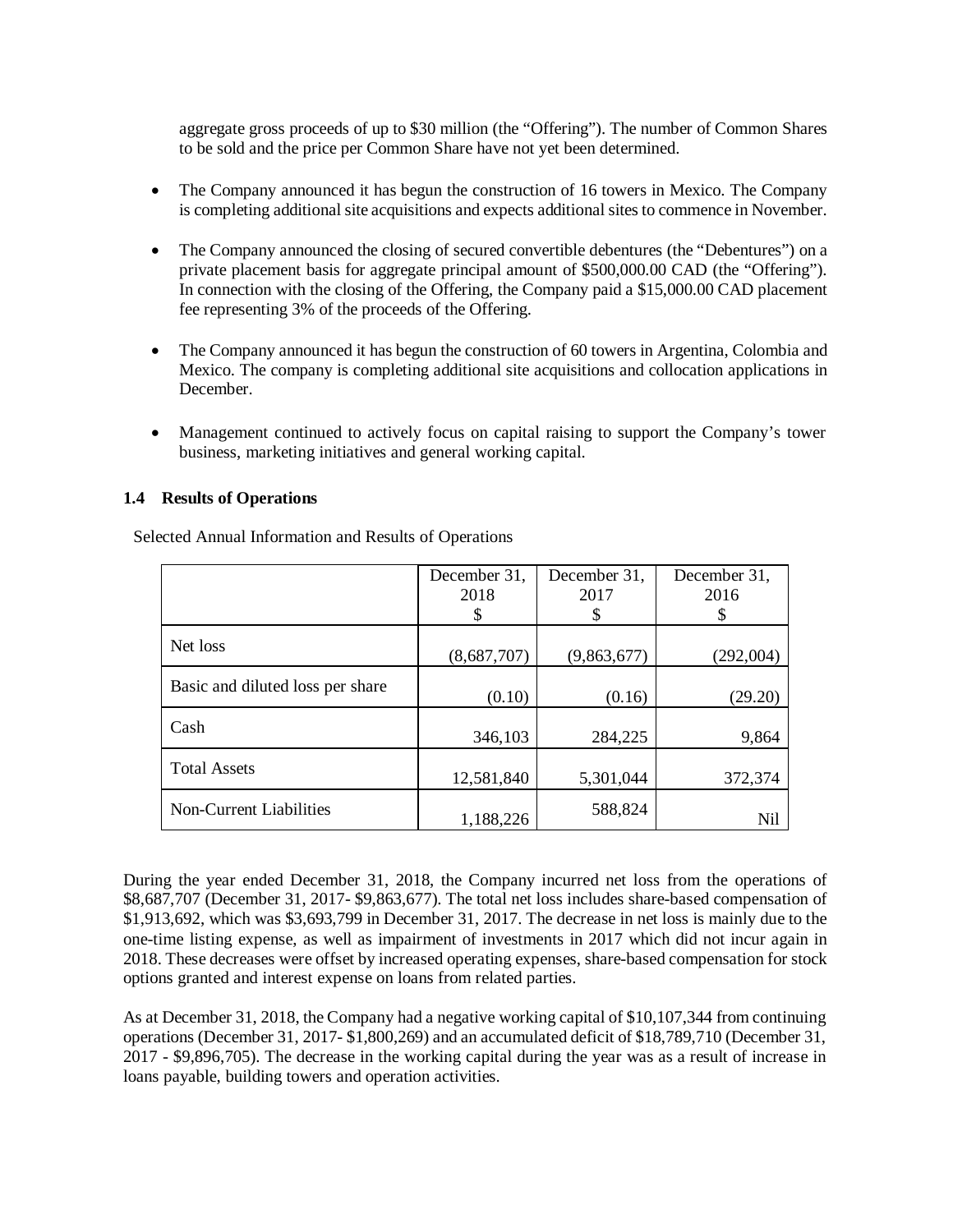Total revenue increased to \$1,556,742 for the year ended December 31, 2018 compared to \$200,498 as of December 31, 2017, as a result of placing BTS towers in-service and commencing service during the year. The Company expects to generate revenues in 2019 mostly from monthly lease payments by MNOs on existing and future tower sites.

During the year, the Company incurred professional fees in the amount of \$1,834,575 (December 31, 2017 – \$1,710,312) due to a decrease from third party consulting services, corporate activities and operational activities of the Company. Professional fees include consulting services, legal fees and related expenses.

Office and miscellaneous expenses increased to \$675,553 from \$128,184 compared to December 31, 2017 mainly due to more activities in prior year related to start-up expenses for the business and commencement of operational activities in Colombia, Mexico and Argentina.

Advertising and promotion increased to \$1,403,269 compared to December 31, 2017 of \$1,199,150 mainly due to more marketing and promotional efforts and actively promoting its business and market awareness during the year.

During the year ended December 31, 2018, the Company incurred travel expense in the amount of \$201,888 (December 31, 2017 – \$333,666) related to extensive travel throughout Colombia, Mexico and Argentina to find out optimal locations for cellphone towers.

The Company incurred transfer agent fees in the amount of \$44,983 mainly due to exercise of options and warrants in the year. The Company incurred \$1,080,743 in interest, financing charges and bank charges during the year compared to \$380,864 in the prior year due to interest and penalties for the previous and existing loans, bank fees and transfer charges in Colombia, Mexico and Argentina.

Maintenance and operation expenses increased to \$1,517,698 from \$301,915 compared to December 31, 2017 mainly due to the Company incurring operating costs in order to generate revenue.

During the year ended December 31, 2018, the Company recorded \$480,132 in unrealized foreign exchange loss to its cumulative translation account. The Company's functional currency reporting is the Canadian Dollar, Tower Three is the Colombian Peso, Evotech is the Argentina Peso, TCTS is the US Dollar and Mexico is the Mexican Peso. The Company records a cumulative translation adjustment due to the changes resulting from the fluctuation of foreign exchange rates.

|                                                                      | December 31, September 30,<br>2018 | 2018      | June 30,<br>2018 | March 31,<br>2018 | 2017        | December 31   September 30 <br>2017 | June 30<br>2017 | March 31,<br>2017 |
|----------------------------------------------------------------------|------------------------------------|-----------|------------------|-------------------|-------------|-------------------------------------|-----------------|-------------------|
| Revenue                                                              | ,210,225                           | 138,067   | 116,095          | 92,355            | 105,240     | 49,856                              | 22,553          | 22,849            |
| Net loss from<br>continuing<br>operations                            | (4, 137, 971)                      | (87, 721) | (1,396,524)      | (3,065,491)       | (2,459,051) | (1,734,378)                         | (4,057,801)     | (1,612,447)       |
| Basic and diluted<br>loss per share<br>from continuing<br>operations | (0.10)                             | (0.00)    | (0.02)           | (0.04)            | (0.04)      | (0.03)                              | (0.06)          | (0.04)            |

## **Selected Quarterly Information**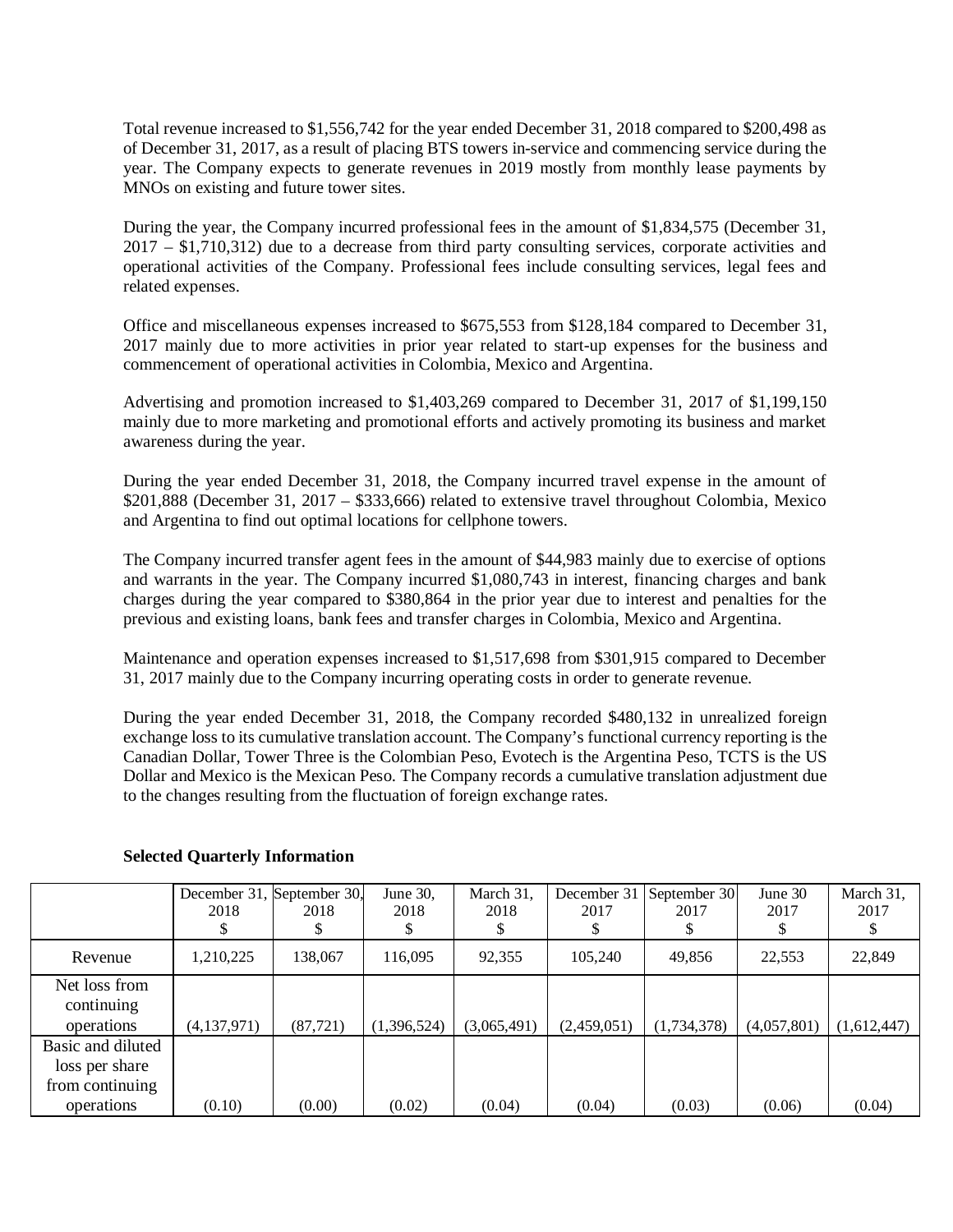| Cash                       | 346.103    | 53,843    | 62.128    | 433.063   | 284,225   | ,405,406  | 514.955  | 79,743    |
|----------------------------|------------|-----------|-----------|-----------|-----------|-----------|----------|-----------|
| <b>Total Assets</b>        | 12,581,840 | 7,997,727 | 6.940.929 | 6,998,547 | 5,301,044 | 3,062,506 | ,820,904 | 1,387,137 |
| Non-Current<br>Liabilities | .188.226   | 823.224   | 548,324   | 588,824   | 588,824   | Nil       | Nil      | Nil       |

Significant factors and trends that have impacted Tower One's results during the years presented above include the following:

- a) The impairment of investments in the total amount of \$2,358,674 incurred in the fourth quarter of 2018 was a one-time expense;
- b) The gain on net monetary position in the total amount of \$924,340 was recorded due to Argentina being in a hyper-inflationary economy.
- c) The listing expense of \$1,144,167 incurred in the first quarter of 2017 due to the reverse acquisition transaction was a one-time expense;
- d) The impairment of investments in the total amount of \$175,000 incurred in the second quarter of 2017 was a one-time expense;
- e) The Company incurred significant amount in advertising and promotion in the first two quarters of 2017 due to the reverse acquisition which was a one-time event;

#### **1.5 Liquidity and Capital Resources**

As at December 31, 2018, the Company has total assets of \$12,581,840, cash of \$346,103 and a negative working capital from operations of \$10,107,344. The decrease in working capital is primarily due to building towers and operation activities.

During the year ended December 31, 2018, the Company used \$263,691 in operating activities for continuing operations compared to \$5,170,127 in December 31, 2017.

During the year ended December 31, 2018, the Company spent \$8,418,197 primarily on building towers for continuing operations, compared to \$1,970,597 in December 31, 2017.

During the year, the Company received cash in the amount of \$3,226,300 from exercising stock options and warrants, proceeds from convertible debts, net of \$1,376,914, proceeds from bonds payable of \$888,996, loans of \$1,324,601 and promissory note received of \$1,728,480.

At December 31, 2018, share capital was \$16,876,382 comprising 93,389,446 issued and outstanding common shares.

At present, the Company's operations generate minimal cash inflows and its financial success after December 31, 2018 is dependent on management's ability to continue to obtain sufficient funding to sustain operations of building towers in municipalities where there currently is very limited or no cellular coverage, which enhances the probability of multiple carriers sharing the tower and minimizes competitive risk.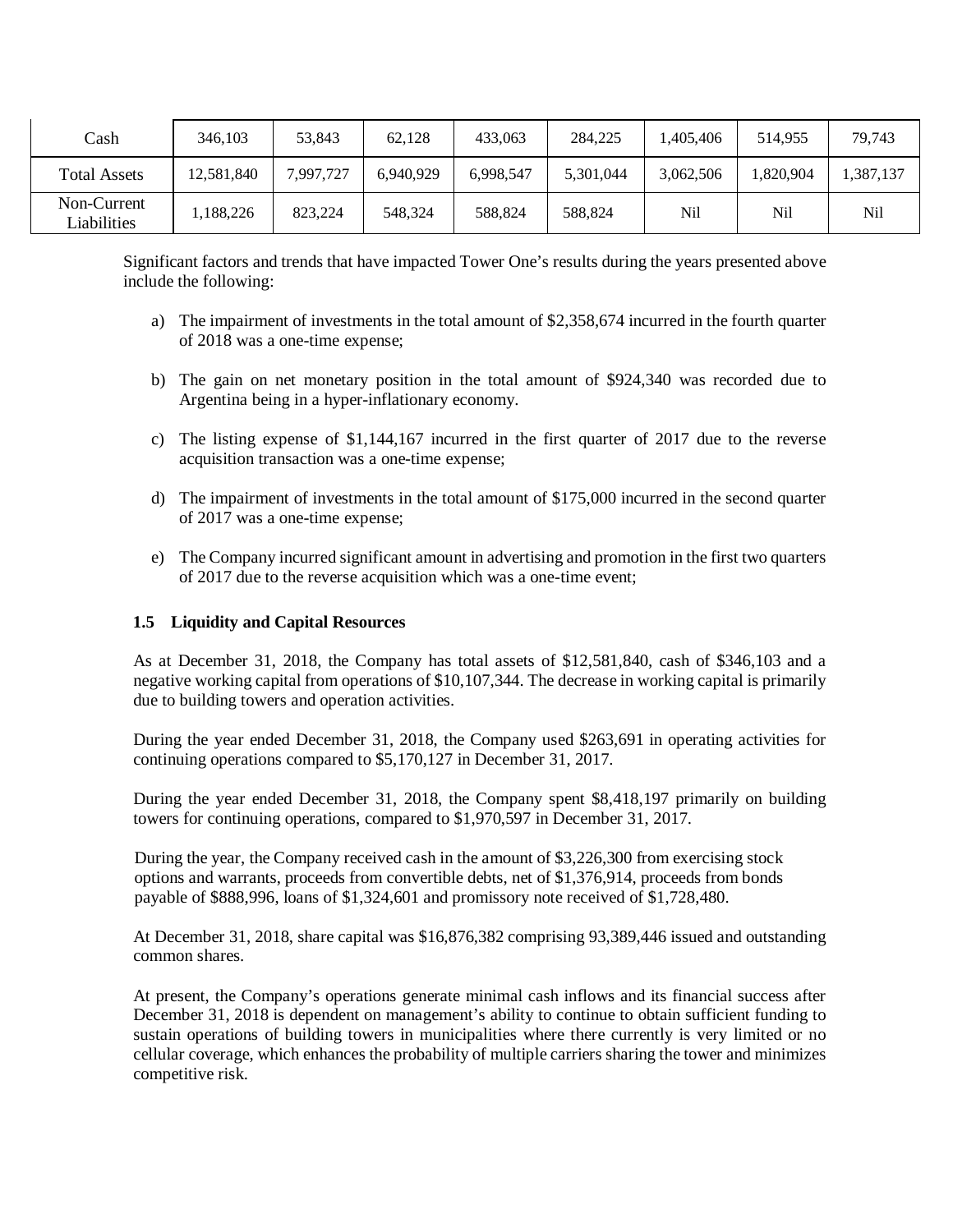The Company may not be able to generate sufficient cash flows from its operations in the foreseeable future to support its working capital needs. As a result, the Company will have to rely on funding through future equity issuances and through short-term and long term borrowing in order to finance ongoing operations and the construction of cellular towers. The ability of the Company to raise capital will depend on market conditions and it may not be possible for the Company to issue shares on acceptable terms or at all.

### **1.6 Share Capital**

As at December 31, 2018, the Company had 93,389,446 common shares issued and outstanding.

## **1.7 Share Purchase Warrants**

As at December 31, 2018, the Company had 16,290,501 warrants issued and outstanding.

#### **1.8 Stock Options**

As at December 31, 2018, the Company had 1,275,000 stock options issued and outstanding of which all the options are exercisable.

#### **1.9 Off Balance Sheet Arrangements**

There are no off-balance sheet arrangements to which the Company is committed. The Company is not a party to any off-balance sheet arrangements that have, or are reasonably likely to have, a current or future material effect on the Company's financial condition, changes in financial condition, revenues, expenses, results of operations, liquidity, capital expenditures or capital resources.

#### **1.10 Transactions with Related Parties**

Loans payable to related parties include loans and advances received from related individuals and companies. As at December 31, 2018 and December 31, 2017, the Company has the following loan balances with related parties:

| 2018              | Balance, December 31,<br>2017 | Currency             | Amount<br>received     | Repayments               | Rate | Terms                            |
|-------------------|-------------------------------|----------------------|------------------------|--------------------------|------|----------------------------------|
| CAD <sub>\$</sub> | CAD <sub>\$</sub>             |                      |                        |                          | %    |                                  |
| 1,296,331         | 1.191.775                     | <b>USD</b>           | 950,000 <sup>(i)</sup> | ٠                        | 24%  | Unsecured, due on demand         |
| 255,700           |                               | <b>USD</b>           | 599,928                | (412,500)                | 0%   | Unsecured, due on demand         |
| 75.034            |                               | <b>USD</b>           | 55,000 (ii)            | $\sim$                   | 24%  | Unsecured, due on demand         |
| 13,643            |                               | <b>USD</b>           | 10,000                 | $\sim$                   | 24%  | Unsecured, due January 30, 2019  |
| 68,213            |                               | <b>USD</b>           | 50,000                 | ٠                        | 24%  | Unsecured, due February 14, 2019 |
| 68,213            |                               | <b>USD</b>           | 50,000                 | $\blacksquare$           | 24%  | Unsecured, due February 25, 2019 |
| 207,803           |                               | Colombian<br>Pesos   | 494,316,334            | $\sim$                   | 0%   | Unsecured, due on demand         |
| 124,844           |                               | Argentinian<br>Pesos | 3,448,132              | $\overline{\phantom{a}}$ | 0%   | Unsecured, due on demand         |
| $\sim$            | 148.875                       |                      |                        |                          |      | Accrued interest and other       |
| 2.109.780         | 1,340,650                     |                      |                        |                          |      |                                  |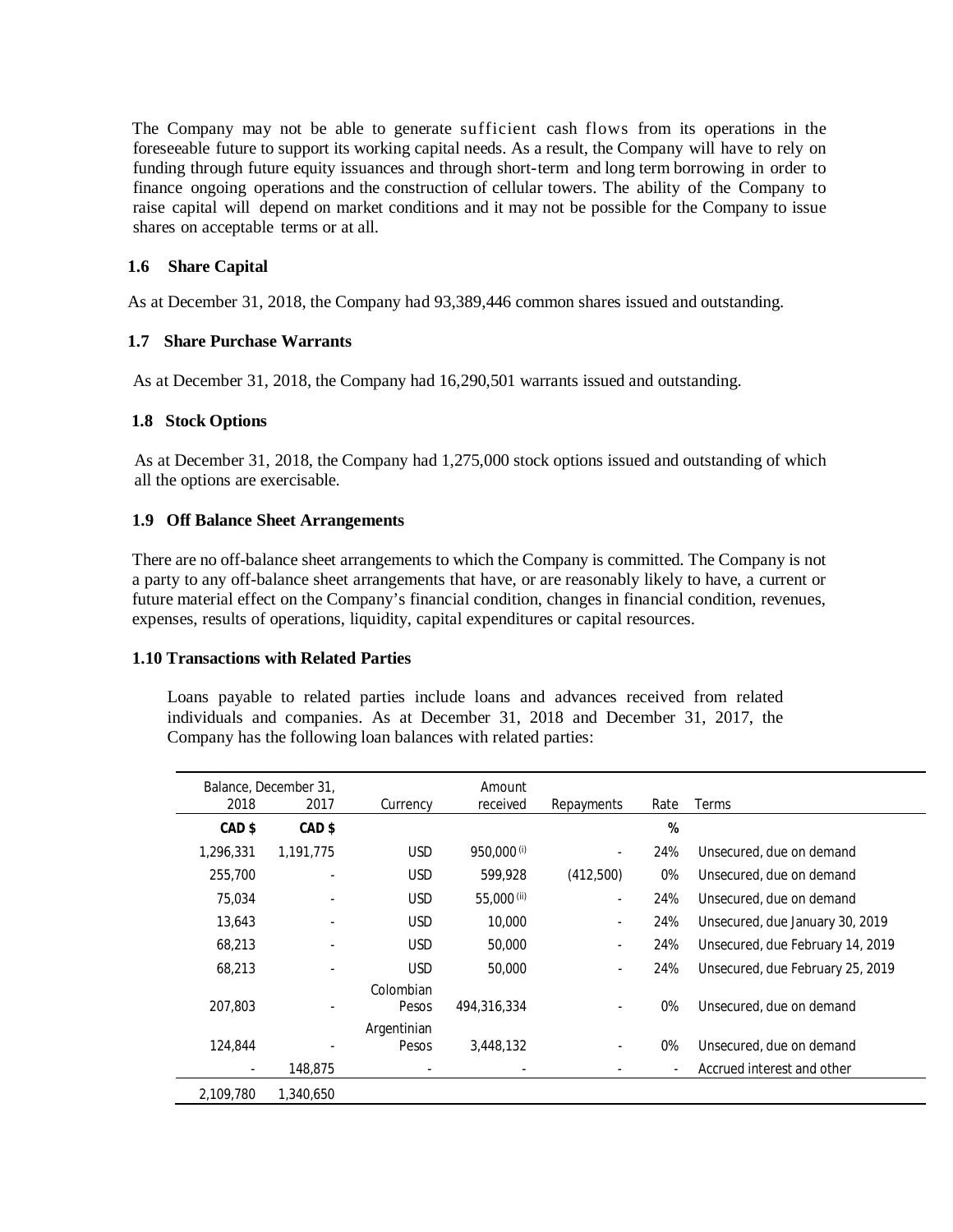$\binom{1}{1}$  In connection with these loans, the Company incurred monthly penalty fees of 10% until June 30, 2018 once the loans reached their initial maturity dates. During the year ended December 31, 2018, the Company finance expenses of \$528,132 (USD \$407,500) (2017 - \$Nil; 2016 - \$Nil) in connection with these monthly penalties. During the year ended December 31, 2017, the Company issued 750,000 stock options in connection with these loans (see Note 15e).

(i) In connection with this loan, the Company issued 250,000 incentive share purchase warrants exercisable at \$0.15 per common share for a period of two years from the date of grant.

During the year ended December 31, 2018, the Company has incurred interest expense of \$311,102 (USD \$240,043) (2017 - \$114,719; 2016 - \$Nil) in connection with the related party loans noted above. As at December 31, 2018, \$830,264 of unpaid interest and loan penalties have been included within interest payable on the consolidated statement of financial position.

As at December 31, 2018, the Company has advanced \$224,976 (2017 - \$Nil) to related parties in connection with costs to be incurred on behalf of the Company. This amount is included within other receivables on the consolidated statement of financial position. The amounts advanced are unsecured, non-interest bearing and due on demand.

Key management personnel receive compensation in the form of short-term employee benefits, share-based payments, and post-employment benefits. Key management personnel include the Chief Executive Officer, Chief Financial Officer, and Chief Operating Officer. The remuneration of key management is as follows:

|                                 | 2018    | 2017    | 2016 |
|---------------------------------|---------|---------|------|
|                                 |         |         |      |
| Consulting fees paid to the CEO | 165,605 | 151,200 |      |
| Consulting fees paid to the COO | 114,546 |         |      |
| Consulting fees paid to the CFO | 99.092  | 120,055 |      |
| Total                           | 379,243 | 271,255 |      |

During the year ended December 31, 2018, the Company granted stock options to directors and officers resulting in share-based compensation of \$1,913,692 (2017 - \$3,832,497; 2016 - \$Nil).

## **1.11 Subsequent Events**

- On March 1, 2019, the Company announced it has appointed Santiago F. Rossi to the position of Chief Financial Officer ('CFO').
- On April 4, 2019, the Company announced it has entered into a development agreement with a Third Party for Mexico and Colombia to develop 150 tower sites with total advances to date of approx. \$1,800,000 USD. Tower One will handle all steps of completing the built to suit towers and the Third Party will have the right to purchase those sites at 15x Tower Cash Flow.
- On May 7, 2019, the Company announced that a cease trade order has been issued against the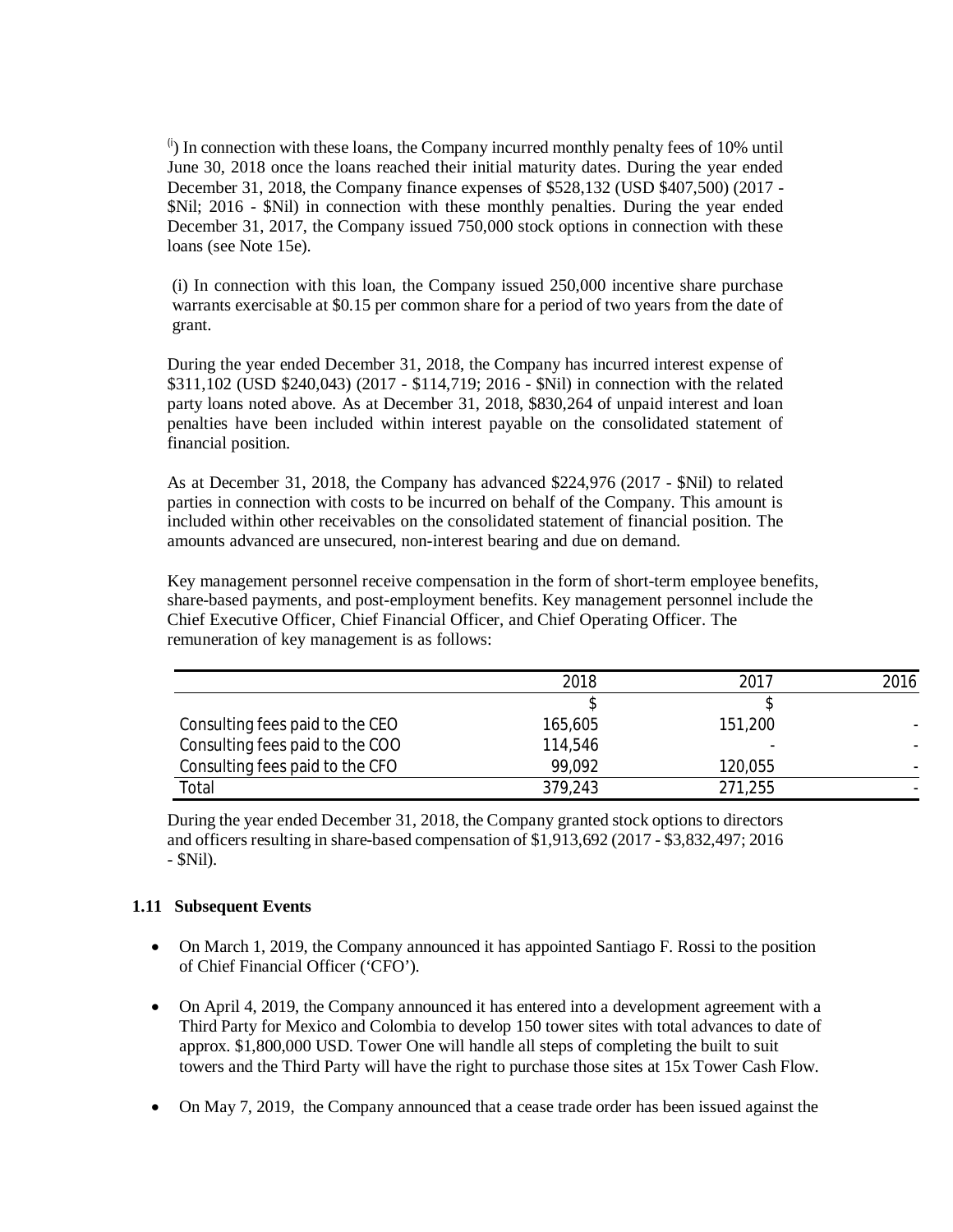Company by the BC Securities Commission because of the Company's failure to file annual financial statements for the financial year ended December 31, 2018, together with the related MD&A and officer certifications (the "2018 Annual Filings") by April 30, 2019. As a result, the Company's securities have been halted from trading on the Canadian Securities Exchange.

## **1.12 Changes in Accounting Policies**

The preparation of financial data is based on accounting principles and practices consistent with those used in the preparation of the audited financial statements of the Company as at December 31, 2017.

The condensed consolidated interim financial statements should be read in conjunction with the Company's audited financial statements for the year ended December 31, 2018.

During the year ended December 31, 2018, the Company adopted the following new accounting policies:

- IFRS 9 Financial Instruments
- IFRS 15 Revenue from Contracts with Customers
- IFRS 2 Share-based Payment

The mandatory adoption of the above revised accounting standards and interpretations on January 1, 2018 had no significant impact on the Company's condensed consolidated interim financial statements for the current period or prior year presented.

#### Accounting standards issued but not yet applied

The following new standards and interpretations are not yet effective and have not been applied in preparing these condensed interim consolidated financial statements.

#### **Effective for annual periods beginning on or after January 1, 2019:**

 **IFRS 16** *– Leases -* In January 2016, the IASB issued IFRS 16 "Leases" ("IFRS 16") that sets out the principles for recognition, measurement, presentation and disclosure of leases for both lessee and lessor. IFRS 16 introduces a single lessee accounting model and requires lessees to recognize assets and liabilities for all leases, except when the term is 12 months or less or when the underlying asset has a low value. The effective date of IFRS 16 for the Company is January 1, 2019 and the Company will apply the standard retrospectively with the cumulative effect of initially applying the standard recognized as an adjustment to the opening balance of retained earnings or deficit at that date, subject to permitted practical expedients. Therefore, the Company will not restate comparative information.

The adoption of IFRS 16 will result in the recognition of a right-of-use asset and a lease liability measured at the present value of the future lease payments on the consolidated statements of financial position for a majority of its leases that are considered operating leases under IAS 17 "Leases". An amortization expense on the right-of-use asset and an interest expense on the lease liability will replace the operating lease expense. IFRS 16 will change the presentation of cash flows relating to leases in the Company's consolidated statements of cash flows, but does not cause a difference in the amount of cash transferred between the parties of a lease. The Company is currently finalizing the quantification of the impact of IFRS 16 on its consolidated financial statements. As at January 1, 2019, it is estimated that total liabilities would increase by approximately \$1,070,000 and assets would increase by approximately \$1,070,000. The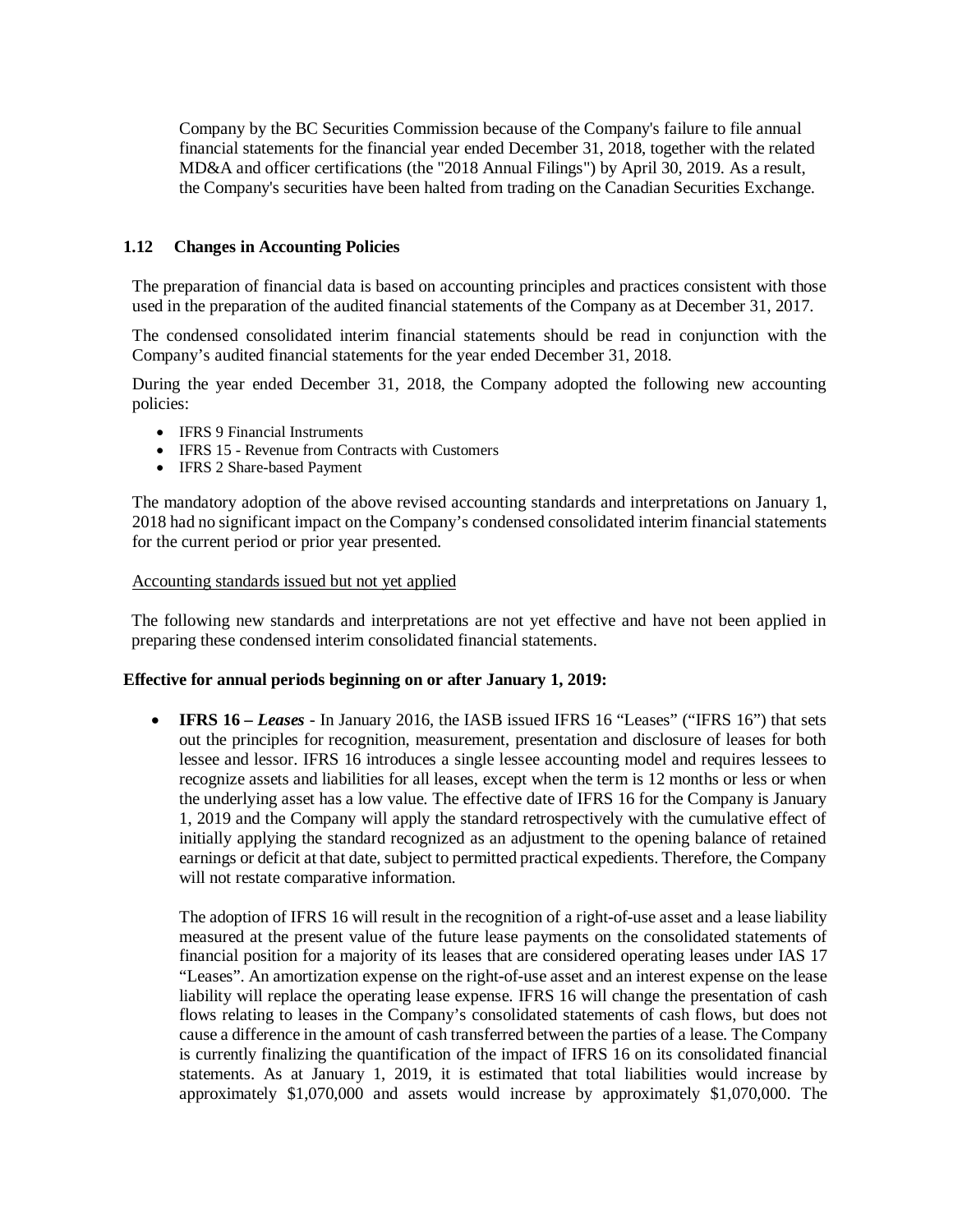Company is continuing to assess the overall impact of the new standard, including the required changes to the disclosures in its consolidated financial statements.

#### **1.13 Financial Instruments and Other Instruments**

The Company is exposed to varying degrees to a variety of financial instrument related risks:

#### *Credit risk*

Credit risk is the risk that one party to a financial instrument will cause a financial loss for the other party by failing to discharge any obligations. The Company's cash and receivables are exposed to credit risk. The Company reduces its credit risk on cash by placing these instruments with institutions of high credit worthiness.

#### *Interest rate risk*

Interest rate risk is the risk the fair value or future cash flows of a financial instrument will fluctuate because of changes in market interest rates. Financial assets and liabilities with variable interest rates expose the Company to cash flow interest rate risk. The demand loan is under fixed interest rate. The Company has bank indebtedness which is subject to variable interest rates. However, given the balance is not significant, the Company is not exposed to significant interest rate risk. The Company also maintain bank accounts which earn interest at variable rates but it does not subject to any significant interest rate risk.

#### *Liquidity risk*

The Company's ability to continue as a going concern is dependent on management's ability to raise required funding through future equity issuances and through short-term borrowing. The Company manages its liquidity risk by forecasting cash flows from operations and anticipating any investing and financing activities. Management and the Board of Directors are actively involved in the review, planning and approval of significant expenditures and commitments.

## *Currency Risk*

The Company generates revenues and incurs expenses and capital expenditures primarily in Colombia, Mexico, Argentina and some in the US and is exposed to the resulting risk from changes in foreign currency exchange rates. Some administrative and head office related expenses are incurred in Canada. In addition, the Company holds financial assets and liabilities in foreign currencies that expose the Company to foreign exchange risks. A significant change in the currency exchange rates between the Canadian dollar relative to the Colombia Peso, Mexico Peso and Argentina Peso or US dollar could have an effect on the Company's results of operations, financial position and/or cash flows. The Company has not hedged its exposure to currency fluctuations.

At December 31, 2018, the Company had the following financial instruments denominated in foreign currencies:

|                           | Argentinian<br>Pesos | <b>Colombian Pesos</b> | <b>Mexican Pesos</b> | <b>United States</b><br><b>Dollars</b> | Total     |
|---------------------------|----------------------|------------------------|----------------------|----------------------------------------|-----------|
|                           | \$                   |                        | \$                   |                                        |           |
| Cash and cash equivalents | 38,481               | 14.752                 | 73.962               | 221                                    | 127,415   |
| Accounts receivable       | 36,143               | 37.017                 | 275,429              | 45.500                                 | 394,089   |
| Other receivable          | 67,142               | -                      |                      |                                        | 67,142    |
| <b>Bank indebtedness</b>  | -                    | -                      |                      | (39,464)                               | (39, 464) |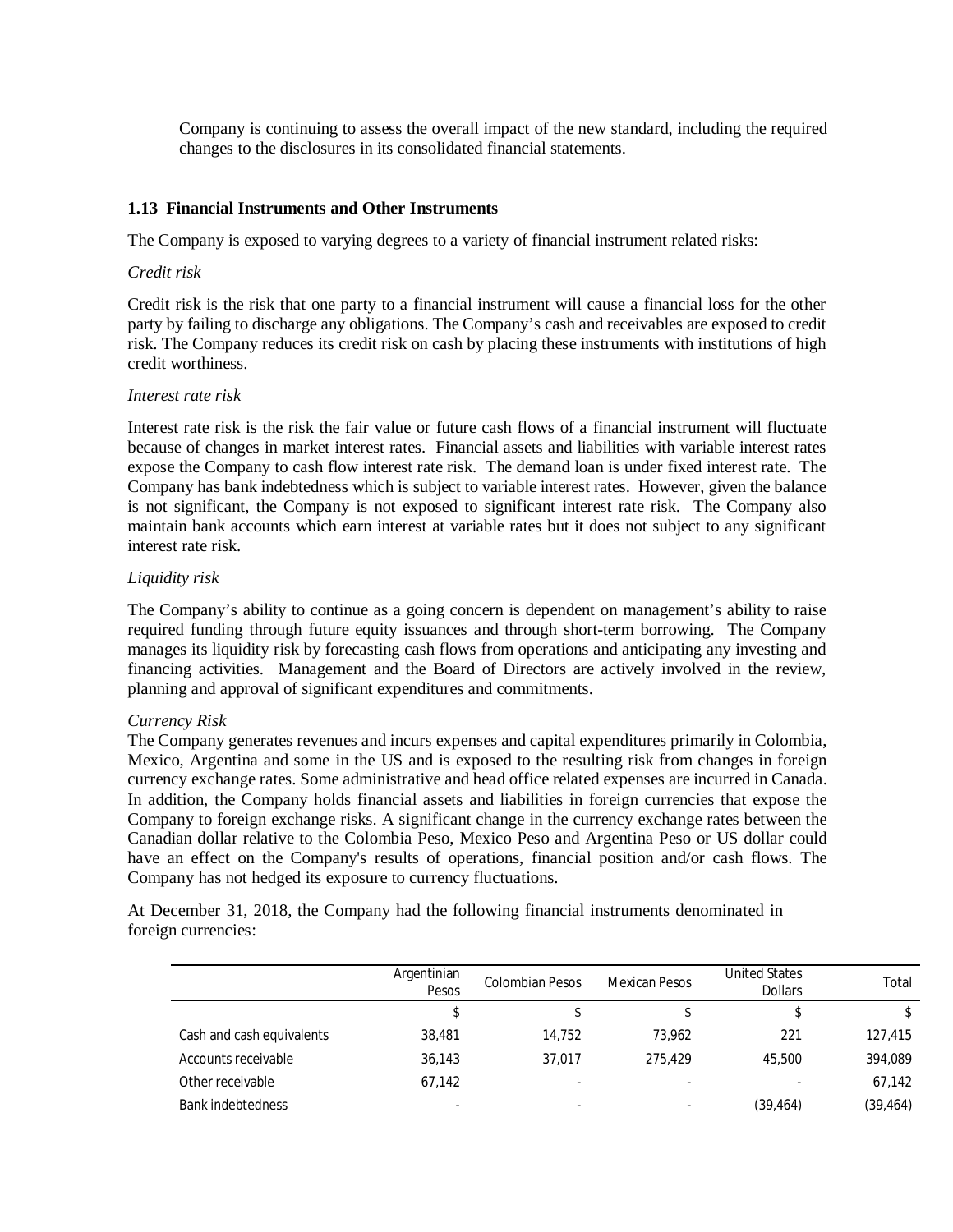| Accounts payable           | 1,330,347 | 236,385    | 944,405   | (230, 911)  | 2,280,225     |
|----------------------------|-----------|------------|-----------|-------------|---------------|
| Interest payable           | -         | -          |           | (865, 044)  | (865, 044)    |
| Promissory note payable    |           |            |           | (1,780,822) |               |
| Loans payable              | (315,232) | (147,135)  |           | (643, 855)  | (1, 106, 222) |
| Loans from related parties | (124,844) | (207, 803) | $\sim$    | (1,777,133) | (2,109,780)   |
| Total                      | 1.032.037 | (66, 784)  | 1,293,796 | (5,291,508) | (1,251,639)   |

## *Fair value*

The Company provides information about financial instruments that are measured at fair value, grouped into Level 1 to 3 based on the degree to which the inputs used to determine the fair value are observable.

- Level 1 fair value measurements are those derived from quoted prices in active markets for identical assets or liabilities.
- Level 2 fair value measurements are those derived from inputs other than quoted prices included within Level 1, that are observable either directly or indirectly.
- Level 3 fair value measurements are those derived from valuation techniques that include inputs that are not based on observable market data.

Cash is measured using level 1 fair value inputs. The carrying values of the amounts receivable, accounts payable, convertible debentures, loans payable, loans from related parties and bonds payable approximate their fair values because of the short-term nature of these instruments.

## **1.14 Estimates**

The preparation of the condensed consolidated interim financial statements in accordance with IFRS requires management to make estimates and assumptions about the reported amounts of assets and liabilities, the disclosures of contingent assets and liabilities, and the results of operations. Significant areas requiring the use of management estimates include the valuation of listing expense, useful lives and impairment of long-lived assets, impairment of investments and share-based payment calculations. Actual results could differ from the estimates made.

The estimates and underlying assumptions are reviewed on an ongoing basis. Revisions to accounting estimates are recognized in the period in which the estimates is revised if the revision affects only that period or in the period of the revision and further periods if the review affects both current and future periods.

## Use of Judgments

Critical accounting judgments are accounting policies that have been identified as being complex or involving subjective judgments or assessments with a significant risk of material adjustment in the year:

## (i) Going concern

The assessment of the Company's ability to execute its strategy by effectively operating the Company involves judgement. Management closely monitors the operations and cash flows in the Company.

## (ii) Income taxes

Management exercises judgment to determine the extent to which deferred tax assets are recoverable, and can therefore be recognized in the statements of financial position and comprehensive income or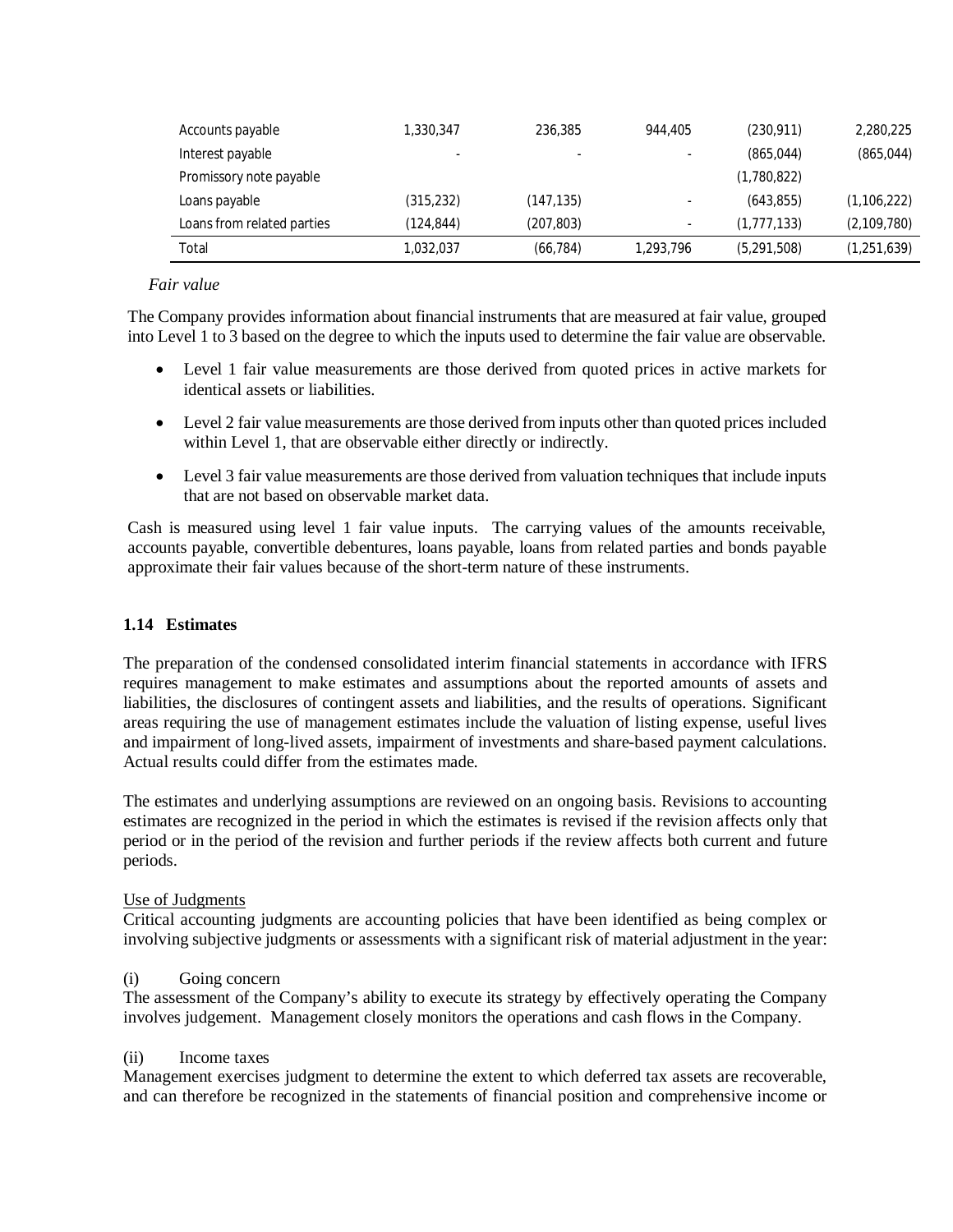loss.

## (iii) Accounting for long-term investments

The accounting for long-term investments involves judgment in the determination of control and power held by the Company.

## (iv) Intangible Assets – impairment

The application of the Company's accounting policy for intangible assets expenditures requires judgment in determining whether it is likely that future economic benefits will flow to the Company, which may be based on assumptions about future events or circumstances.

## (v) Classification of lease agreements

Management uses judgment in determining whether a lease is a finance lease arrangement that transfers substantially all the risks and rewards of ownership.

(vi) Impairment of Equipment

At the end of each reporting period, management makes a judgment whether there are any indications of impairment of its equipment. If there are indications of impairment, management performs an impairment test on a cash-generating unit basis.

## (vii) Determination of functional currency and hyperinflationary economies

The determination of the functional currency for the Company and its subsidiaries was based on management's judgment of the underlying transactions, events and conditions relevant to each entity. The determination of whether an entity operates in a hyperinflationary economy was based on management's judgment of the underlying economic condition of the country the entity operates in.

# **1.15 Other MD&A Requirements**

For more information about the Company, see <http://www.toweronewireless.com/.> The Company has not filed an AIF Annual Information Form.

## *Disclosure of Outstanding Share Data*

As of the reporting date, there were 93,389,446 common shares issued and outstanding.

As the reporting date and December 31, 2018,

Pursuant to an escrow agreement dated January 11, 2017, the 30,000,000 common shares issued pursuant to the Acquisition are subject to escrow restrictions. The escrow shares will be released based on certain performance conditions. At December 31, 2018, 30,000,000 common shares remain in escrow (December 31, 2017 – 30,000,000 common shares).

(ii) In addition, the 500,000 common shares issued to Rojo are subject to escrow restrictions. These escrow shares will be released 10% on the issuance date, with the remaining to be released 15% every nine months. As of December 31, 2018, there were 375,000 common shares remain in escrow (December 31, 2017 – 375,000 common shares).

## **Risk Factors**